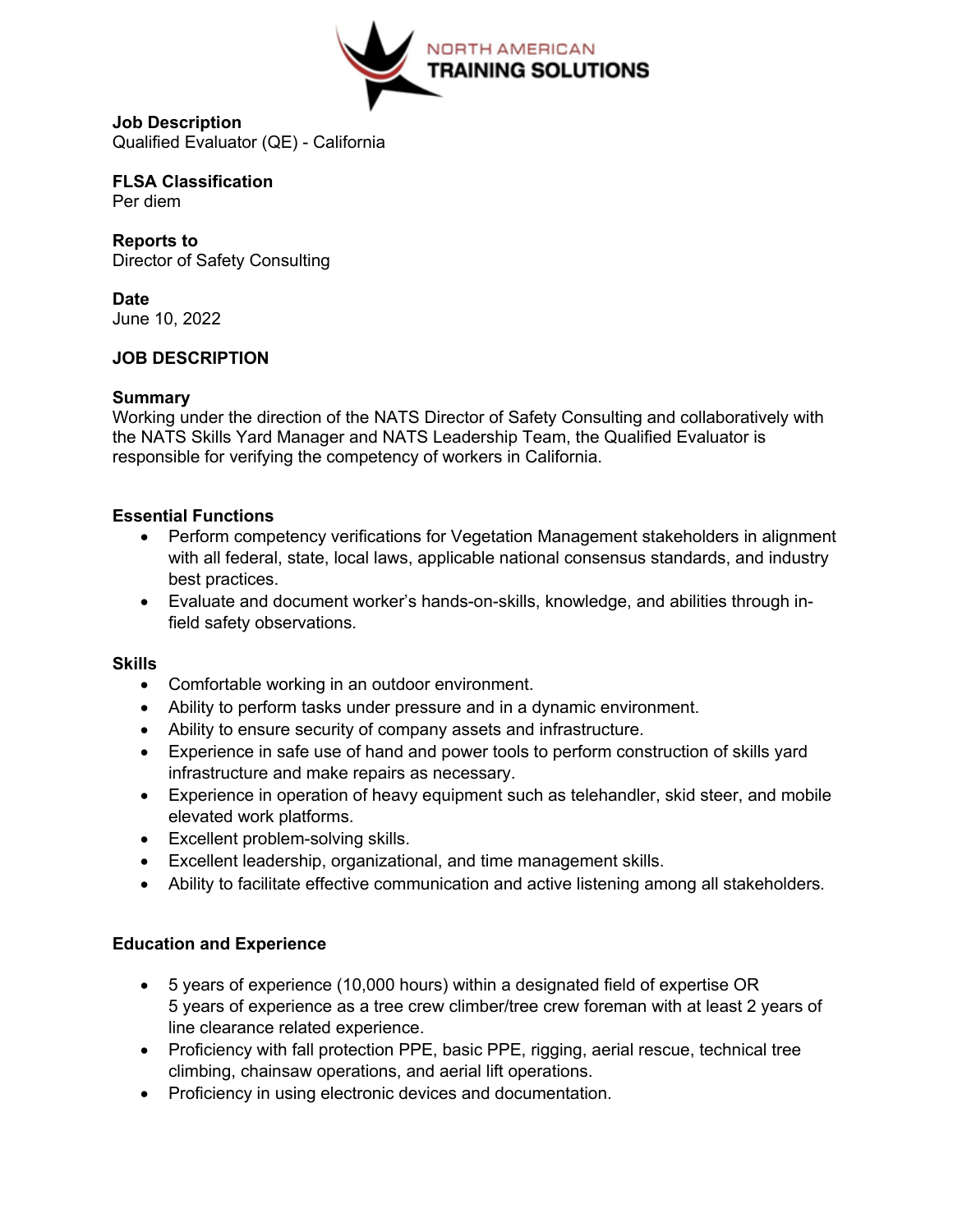

• Possess a valid Class D or above driver's license.

#### **Attributes**

- Ability to work effectively and efficiently within a cohesive team environment to meet the goals and objectives of the project.
- Ability and willingness to learn and grow professionally and personally with a focus on creating solution-based results.
- Maintain a high level of safety, integrity, loyalty, and dependability with a strong sense of urgency and results orientation.
- Possess confidence and competence to make tough decisions under strict time restraints.
- Possess self-regulation skills and remain focused and level-headed under pressure.
- Maintain a positive attitude and serve as a role model for all team members.
- Maintain open communication and be available and approachable to the entire team.

### **Work Environment**

- High paced in-field deployment in California.
- Must be able to lift 50 pounds at times.
- Must be able to operate machinery and/or power tools.
- Outdoor elements such as heat, cold, precipitation, and wind.
- Noisy environments and hazardous conditions.
- Deployments may be necessary.

### **Affirmative Action/EEO statement**

North American Training Solutions, Inc. is an Equal Opportunity Employer. All qualified applicants will receive consideration for employment without regard to race, color, religion, sex, national origin, sexual orientation, disability status, protected veteran status, or any other characteristic protected by law.

#### **Other Duties**

Please note this job description is not designed to cover or contain a comprehensive listing of activities, duties, or responsibilities that are required of the employee for this job. Duties, responsibilities, and activities may change at any time with or without notice. This position is an employee at-will. This job description does not create an employment contract between the Qualified Evaluator - California and North American Training Solutions, Inc. By signing below, the individual accepts the responsibility and duties as described above, reports to the individual identified, and shall act at all times under a Duty of Loyalty of the company, not partaking in any action that a reasonable person would believe is a conflict of interest and shall keep confidential all matters related to the company from the time of first employed until the end of time.